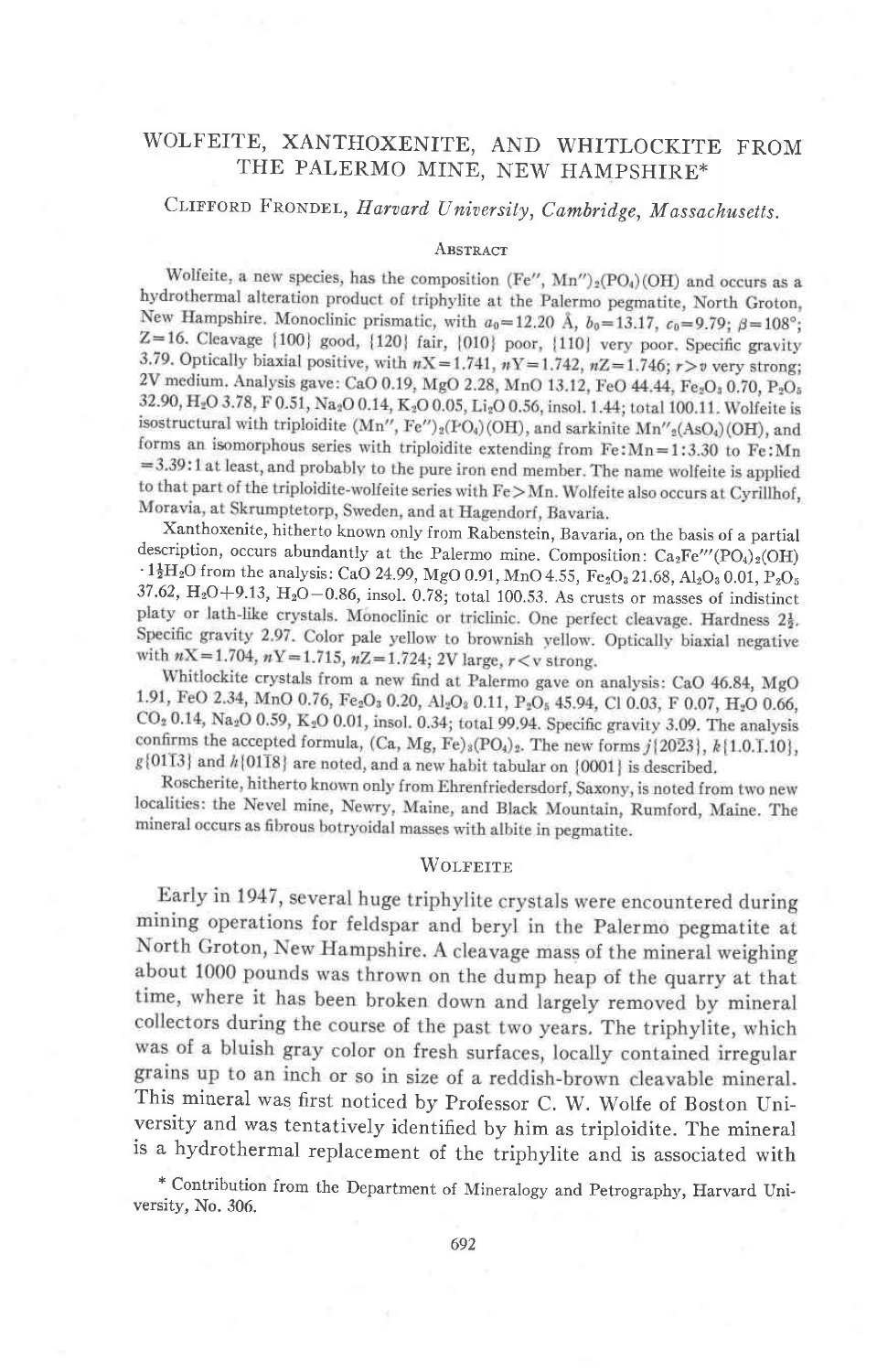# NEW HAMPSHIRE WOLFEITE, XANTHOXENITE, WHITLOCKITR <sup>693</sup>

indistinct veinlets containing chlorite, sphalerite, pyrite and arsenopyrite. Several months later further operations in the quarry exposed another large triphylite crystal that had been partly reworked hydrothermally into a granular aggregate composed of residual triphylite, siderite, quartz, apatite, plagioclase, ludlamite and abundant columnarfibrous masses of a dark clove-brown mineral. The latter mineral was found by the writer to afford an  $x$ -ray powder pattern identical with that of triploidite, but with smaller cell dimensions, and the indices of refraction proved to be considerably higher than those of the Branchville triploidite. These facts, together with the occurrence of the mineral as an alteration product of triphylite, rather than of lithiophilite as at Branchville, suggested that the material was the iron analogue of triploidite. A satisfactory analysis sample could not be obtained from this material by any reasonable effort due to admixture. An examination of the reddish-brown granular mineral mentioned above, however, proved it to be identical with the dark clove-brown mineral at hand, although with slightly lower indices of refraction, and an analysis sample was obtained therefrom without difficultv. The analysis, cited in Column 7 of Table 1, proves that the mineral is in fact the iron analogue of triploidite.

|                                |        | $\overline{2}$ | 3             | $4-$   | 5      | 6      | 7      | 8      |
|--------------------------------|--------|----------------|---------------|--------|--------|--------|--------|--------|
| CaO                            |        | 0.33           | $(\sim 0.90)$ | 0.56   | 2.00   | 1.27   | 0.19   |        |
| MgO                            |        |                |               | 4.74   |        | 0.40   | 2.28   |        |
| MnO                            | 63.95  | 48.45          | 43.46         | 29.85  | 21.73  | 17.92  | 13.12  |        |
| FeO                            |        | 14.88          | 18.87         | 24,31  | 36.44  | 33.37  | 44.44  | 64.24  |
| Fe <sub>2</sub> O <sub>3</sub> |        |                |               | 4.26   | 0.22   | 7.78   | 0.70   |        |
| $P_2O_5$                       | 31.99  | 32.11          | 32.62         | 30.89  | 34.20  | 32.44  | 32.90  | 31.73  |
| H <sub>2</sub> O               | 4.06   | 4.08           | 4.14          | 4.20   | 4.50   | 4.48   | 3.78   | 4.03   |
| F                              |        | none           |               | tr.    | 0.09   | 0.88   | 0.51   |        |
| Rem.                           |        |                | 1.09          | 0.94   | 1.27   | 2.47   | 2.19   |        |
| Total                          | 100.00 | 99.85          | 100.18        | 99.75  | 100.45 | 101.01 | 100.11 | 100.00 |
| G                              |        | 3.697          |               |        | 3.78   |        | 3.79   |        |
| Fe: Mn                         |        | 1:3.30         | 1:2.39        | 1:1.07 | 1.66:1 | 2.22:1 | 3.39:1 |        |
|                                |        |                |               |        |        |        |        |        |

| TABLE 1. CHEMICAL ANALYSES OF TRIPLOIDITE-WOLFEITE |  |
|----------------------------------------------------|--|
|----------------------------------------------------|--|

1. Theoretical composition, Mn2"(PO4)(OH). 2. Triploidite, Branchville. Brush and Dana (1878). 3. Triploidite, Branchville. Rem. is quartz, CaO estimated. Brush and Dana (1878). 4. Triploidite, Wien, Moravia. Herles analysis in Kovář and Slavík (1900). Fe<sub>2</sub>O<sub>7</sub> due to oxidation of FeO and calculated as such in the Fe: Mn ratio. 5. Wolfeite, Skrumptetorp, Sweden. Rem. is  $Na<sub>2</sub>O$  0.93,  $K<sub>2</sub>O$  tr.,  $H<sub>2</sub>O - 0.19$ , insol. 0.15. Berggren analysis in Mason (1941). 6. Wolfeite, Cryillhof, Moravia. Rem. is (Na, K)<sub>2</sub>O 0.17, insol. 2.30. Herles analysis in Kovář and Slavík (1900). Fe<sub>2</sub>O<sub>3</sub> due to oxidation of FeO and calculated as such in the Fe: Mn ratio. 7. Wolfeite, Palermo, N. H. Peck analysis, 1948. Rem. is Na<sub>2</sub>O 0.14, K<sub>2</sub>O 0.05, Li<sub>2</sub>O 0.56, insol. 1.44. 8. Theoretical composition, Fe<sub>2</sub><sup> $\prime$ </sup>(PO<sub>4</sub>)(OH).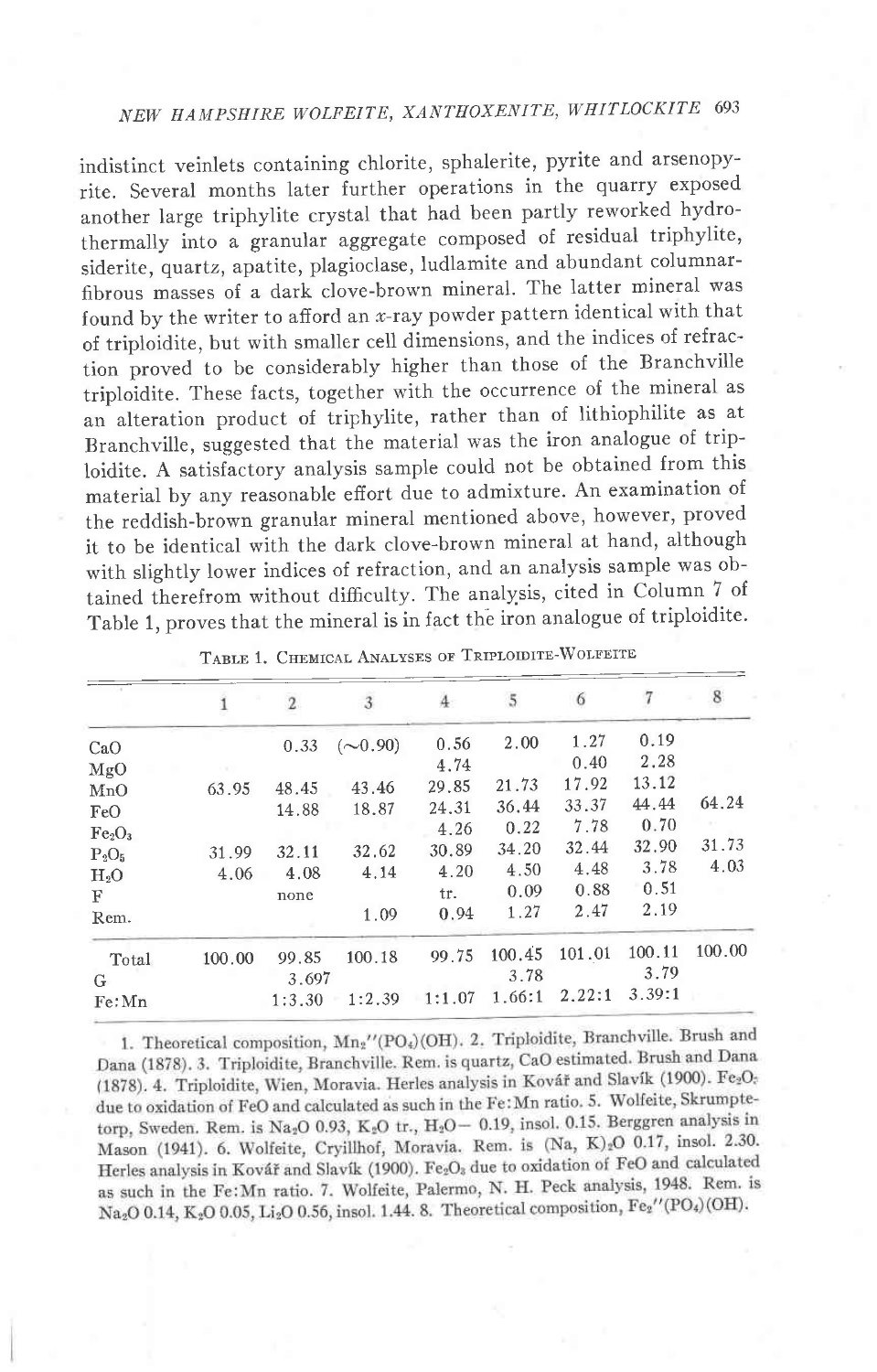The derived formula is (Fe, Mn, Mg)<sub>2</sub>(PO<sub>4</sub>)(OH), with Fe": Mn": Mg  $=11.1:3.27:1$ . A partial analysis of the triphylite from which the mineral was derived gave FeO 38.81 and MnO 8.25 per cent, or Fe:  $Mn=4.65$ :1. The name wolfeite is proposed for the mineral and is particularly appropriate in view of Professor Wolfe's studies of iron and manganese phosphates from Palermo and other localities. wolfeite is isostructural with triploidite and forms an isomorphous series with that mineral extending over the range  $Fe:Mn=1:3.30$  to  $Fe:Mn=3.39:1$  at least. The name wolfeite is properly applied to that part of the series with  $Fe > Mn$ in atomic per cent.

Morphology and Structure Cell. Euhedral crystals of wolfeite have not been found at Palermo, The mineral occurs either massive granular, or as slender columnar or coarse fibrous aggregates elongated [00i] and ranging up to an inch or so in length. The columnar material sometimes shows a few crystal faces where it contacts quartz, and the forms {120} and {100} were identified. In the following section, it is shown that an unanalyzed mineral from Hagendorf, Bavaria, earlier described as triploidite, actually has  $Fe > \widetilde{Mn}$  and hence is properly classed as wolfeite. This mineral was described morphologically by Miillbauer. His elements and forms are given in Table 2 in comparison with those of E. S. Dana obtained on Branchville triploidite with  $Fe: Mn=1:3.30$ . The elements of these workers are here given with the  $b$ -axis doubled to conform with the structure cell determined by Kokkoros on the Hagendorf material

## TABLE 2. ANGLE TABLE FOR TRIPLOIDITE-WOLFEITE Monoclinic; prismatic  $-2/m$

a: $b: c = 0.9258:1:0.7442$ ;  $\beta = 108^{\circ}18'$  (for Hagendorf wolfeite crystals with Fe:Mn > 3:1).<br>a: $b: c = 0.9286:1:0.7463$ ;  $\beta = 108^{\circ}14'$ ;  $p_0:q_0:r_0 = 0.8037:0.7088:1; r_2: p_2:q_2 = 1.4108:1.1338$ : 1;  $\mu = 71^{\circ}46'$ ;  $p_0' = 0.8462$ ;  $q_0' = 0.7463$ ;  $x_0' = 0.3294$  (for Branchville triploidite crystals with Fe:Mn = 1:3.30 (?)).

| Forms             | Branch-<br>ville<br>triploi-<br>dite | Hagen-<br>dorf<br>wol-<br>feite | $\phi$          | $\rho$ | $\phi_2$        | $\rho_2 = B$    | C     | $\Lambda$ |
|-------------------|--------------------------------------|---------------------------------|-----------------|--------|-----------------|-----------------|-------|-----------|
| $c$ 001           | *                                    | ¥.                              | $90^{\circ}00'$ | 18°14' | $71^{\circ}46'$ | $90^{\circ}00'$ |       | 71°46'    |
| $b$ 010           | $\ast$                               | *                               | 0.00            | 90 00  |                 | 000             | 90 00 | 90 00     |
| a 100             | $\ast$                               | *                               | 90 00           | 90 00  | 000             | 90 00           | 71 46 | 000       |
| n 120             | *                                    | $\ast$                          | 29 33           | 90 00  | 000             | 29 33           | 81 07 | 60 27     |
| m110              |                                      | $*$                             | 48 35           | 90 00  | 0.00            | 48 35           | 76 26 | 13 34     |
| $e$ 021           | ¥                                    | $\ast$                          | 12 26           | 56 48  | 71 46           | 35 12           | 54 48 | 79 36     |
| $\rho$ 203        |                                      | *                               | 90 00           | 41 47  | 48 13           | 90 00           | 23 33 | 48 13     |
| $p\overline{221}$ | $\ast$                               |                                 | $-42,24$        | 63 40  | 143 44          | 48 33           | 76 35 | 127 11    |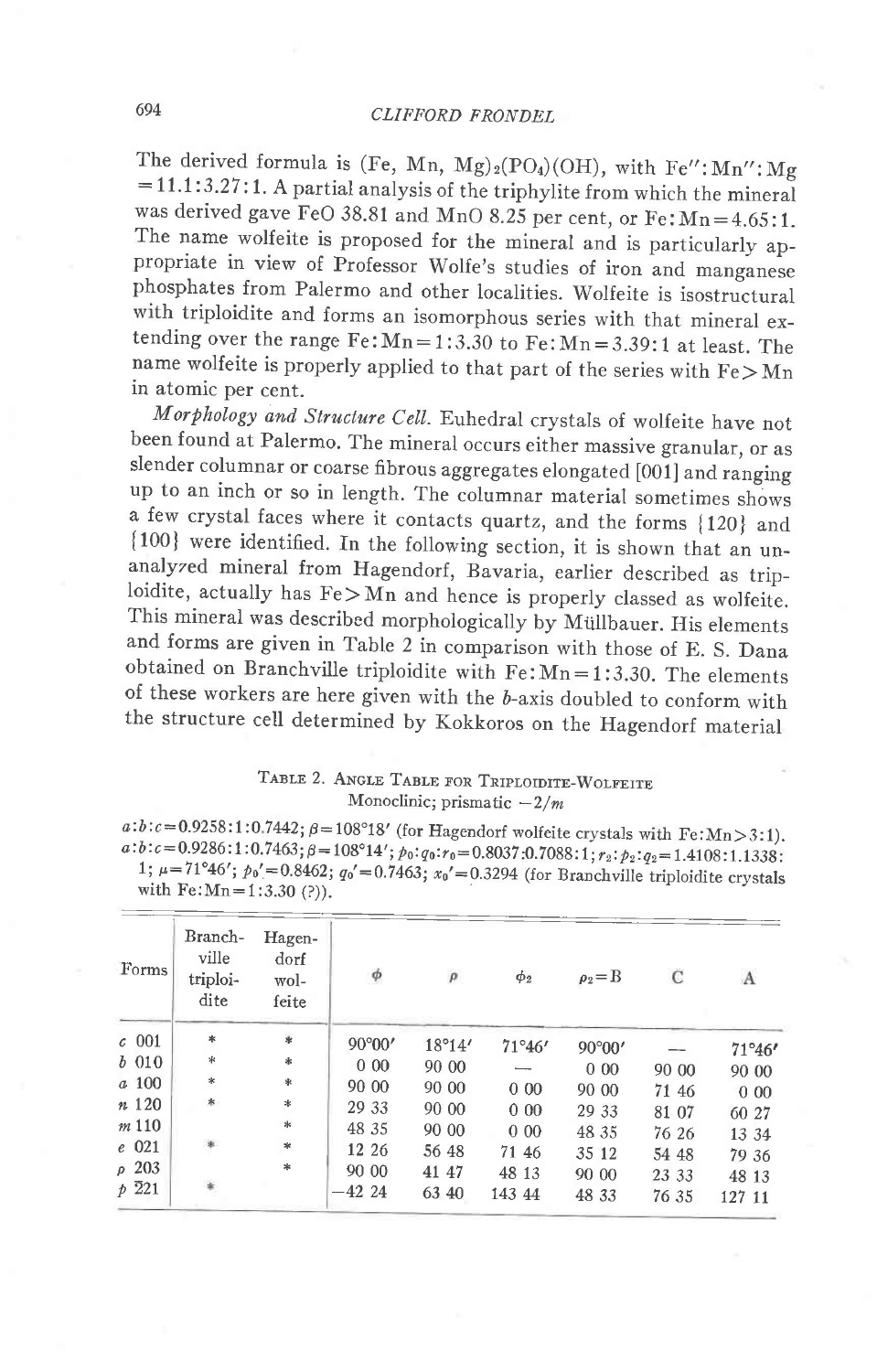and verified by Richmond on the Branchville material and by the writer on the Palermo material. An angle table for the known forms of triploidite-wolfeite based on Dana's elements for the Branchville crystals is also given in Table 2.

The unit cell dimensions found for material in the triploidite-wolfeite series are listed in Table 3. The  $x$ -ray powder spacings are given in Table 4. The space group is  $P2_1/a$ .

|                | Triploidite       | Wolfeite          | Wolfeite          |
|----------------|-------------------|-------------------|-------------------|
| Locality       | Branchville       | Palermo           | Hagendorf         |
|                | (Richmond)        | (Frondel)         | (Kokkoros)        |
| Fe: Mn         | 1:3.30(?)         | 3.39:1            | >3:1              |
| a <sub>0</sub> | $12.26 \text{ Å}$ | $12.20 \text{ Å}$ | $12.12 \text{ Å}$ |
| b <sub>0</sub> | 13.38             | 13.17             | 13.16             |
| c <sub>0</sub> | 9.90              | 9.79              | 9.73              |
| β              | 108°4'            | 108°              | $1.08^{\circ}18'$ |
| $a_0:b_0:c_0$  | 0.916:1:0.740     | 0.926:1:0.743     | 0.921:1:0.739     |

### TABLE 3. UNIT CELL DIMENSIONS OF TRIPLOIDITE-WOLFEITE

TABLE 4. X-RAY POWDER SPACING DATA FOR TRIPLOIDITE-WOLFEITE Iron radiation  $(\lambda = 1.937)$ , manganese filter. Some faint lines have been omitted, and no lines are given below 1.70.

|                | Triploidite<br>Fe:Mn | Wolfeite<br>Fe:Mn |   | Triploidite    |                  |  |
|----------------|----------------------|-------------------|---|----------------|------------------|--|
|                | 1:3.30(?)            | 3.39:1            |   |                |                  |  |
|                | đ.                   | d                 | I | $\overline{d}$ | $\boldsymbol{d}$ |  |
| 3              | 4.40                 | 4.37              |   | 2.31           | 2.29             |  |
| $\overline{4}$ | 3.65                 | 3.63              |   | 2.19           | 2.19             |  |
| 5              | 3.41                 | 3.37              |   | 2.15           | 2.14             |  |
| 8              | 3.19                 | 3.18              |   | 2.06           | 2,06             |  |
| 9              | 3.10                 | 3.09              |   | 2.05           | 2.04             |  |
| 10             | 2.94                 | 2.93              |   | 2,01           | 2.01             |  |
|                | 2.89                 | 2.87              |   | 1.98           | 1.96             |  |
| 4              | 2.84                 | 2.80              |   | 1.95           | 1.95             |  |
|                | 2.71                 | 2.69              |   | 1.83           | 1.82             |  |
|                | 2.65                 | 2.63              |   | 1.80           | 1.79             |  |
| 5              | 2.58                 | 2.57              |   | 1.76           | 1.75             |  |
| 3              | 2.47                 | 2.45              |   | 1.72           | 1.71             |  |
|                | 2.35                 | 2.33              |   |                |                  |  |

*Physical Properties.* The hardness of wolfeite is  $4\frac{1}{2}$  to 5. The specific gravity of the reddish-brown analyzed material from Palermo is 3.79;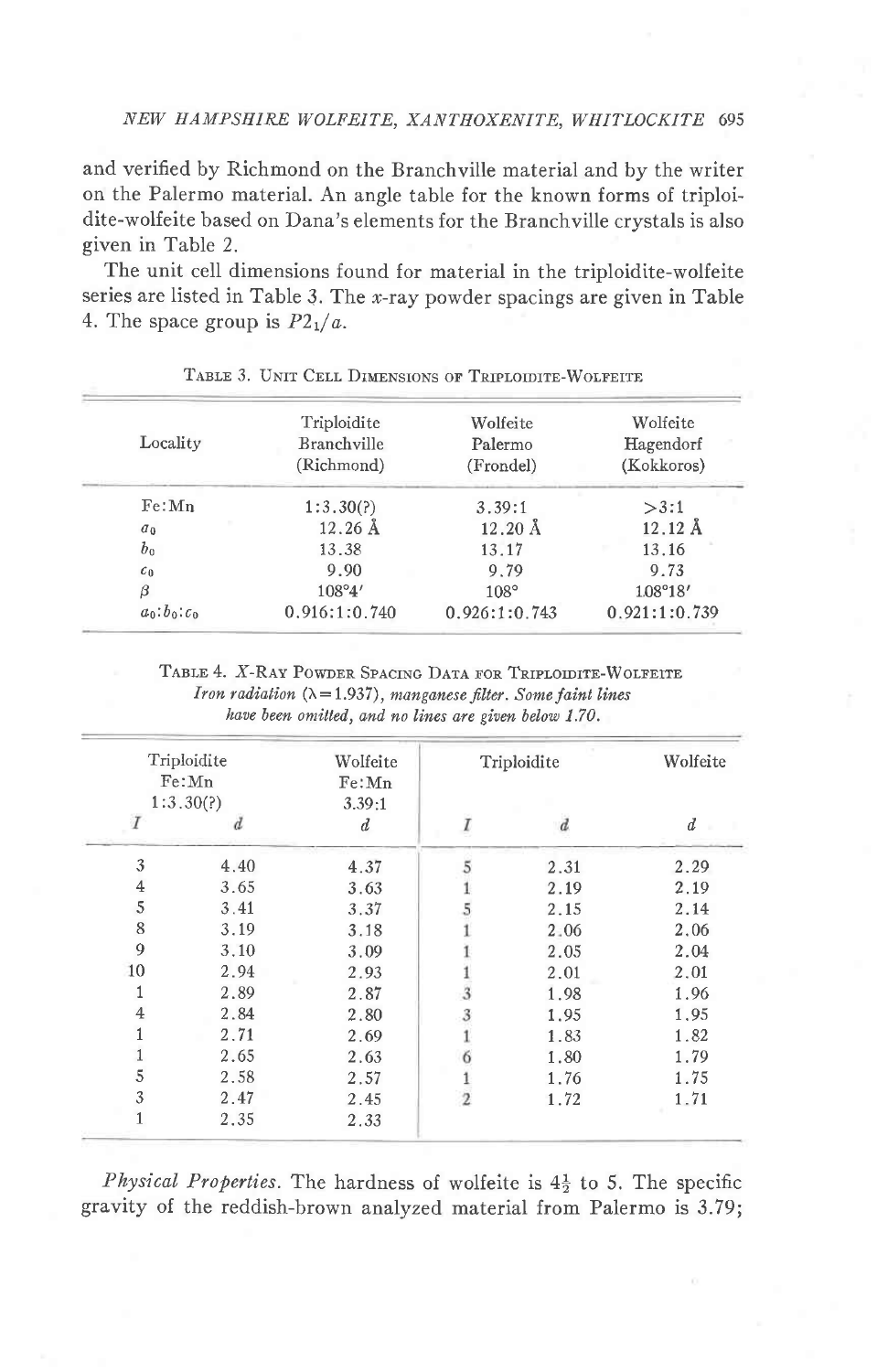#### CLIFFORD FRONDEL

the variation in specific gravity with Fe:Mn ratio is shown in Fig. 1. The luster is vitreous but in columnar-fibrous types tends toward silky. The color varies in shades from reddish-brown to dark clove-brown and in general is similar to but darker than triploidite. Small grains are transparent.

Wolfeite from Palermo has four different cleavage directions in a single zone, [100], and probably is unique in this regard. A columnar cleavage fragment when measured goniometrically was found to give no less than 12 reflections from cleavage surfaces, corresponding to the forms  $\{010\}$ , { 100}, { 120} and { 110}. Confirmatory measurements were obtained on a number of fragments, although not all of the equivalent cleavage directions were present on each. Optical and Weissenberg  $x$ -ray study of several such fragments gave no evidence of twinning or intergrowth. The quality of the cleavages is as follows:  $\{100\}$  good,  $\{120\}$  fair but interrupted, {010} poor and interrupted, {110} very poor and interrupted. Only the {100} cleavage has hitherto been reported; fragments of the Branchville triploidite, however, were found to show cleavage on {120} and  ${010}$  in addition to  ${100}$ . The fracture of wolfeite-triploidite is uneven to subconchoidal.

The indices of refraction of the granular and columnar types of wolfeite from Palermo are given in Table 5, together with Larsen's data on the Branchville triploidite (here verified) and new data on the Hagendorf material. The indices increase with increase in the Fe:Mn ratio as shown in Fig. 1. The graph is not entirely satisfactory since the data on





the Branchville mineral was not obtained on an analyzed sample and it is known that the material from this locality, as at Palermo, varies somewhat in composition (see analyses 2 and 3 in Table 1). Further the linear variation assumed may not be correct, especially since the effect of the small amount of Ca and Mg present in subsitution for (Fe, Mn) is not known.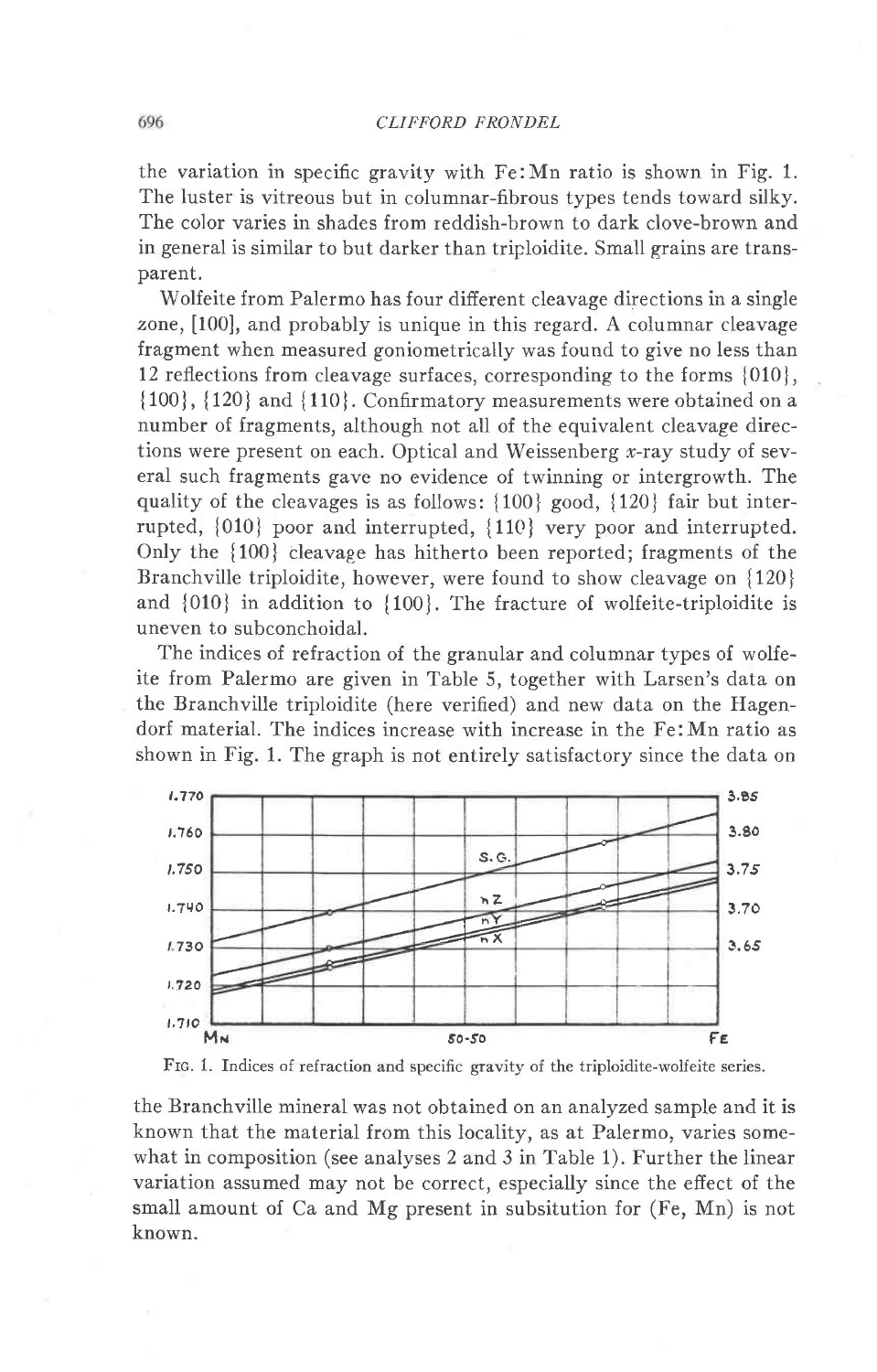## NEW HAMPSEIRE WOLFEITE, XANTHOXENITE, WHITLOCKITE 697

Wolfeite from Other Localities. Material termed triploidite has been described from five localities, but several of these minerals have  $Fe > Mn$ and are properly classed as wolfeite. The original triploidite described by Brush and Dana from Branchville varies slightly in composition, with  $Fe:Mn=1:3.30$  and  $Fe:Mn=1:2.39$  in the two reported analyses (Table 1). The actual composition of the Branchville material studied optically by Larsen and used by Richmond in his  $x$ -ray study is not known; the data of Fig. 1 are plotted for a Fe:Mn ratio of 1:3.30 corresponding to the lighter colored, more common, material. The triploidite

| Locality     | Triploidite<br>Branchville | Wolfeite<br>Palermo<br>$($ granular $)$ | Wolfeite<br>Palermo<br>(fibrous) | Wolfeite<br>Hagendorf |
|--------------|----------------------------|-----------------------------------------|----------------------------------|-----------------------|
| Fe: Mn       | 1:3.30(?)                  | 3.39:1                                  |                                  | >3:1                  |
| nX           | 1.725                      | 1.741                                   | 1.747                            | 1.748                 |
| nY           | 1.726                      | 1.742                                   | 1.748                            | 1.749                 |
| nZ           | 1.730                      | 1.746                                   | 1.752                            | 1.753                 |
| $Z \wedge c$ | $-4^\circ$                 |                                         | $-31^\circ$                      |                       |

### TABLE 5. OPTICAL DATA FOR THE TRIPLOIDITE-WOLFEITE SERIES

Dispersion  $r > v$ , very strong. 2V medium. Faintly pleochroic in very thick grains, with absorption  $Z > X$ , Y.

from Wien, Moravia, analyzed by Kovář and Slavík has  $Fe: Mn = 1:1.07$ and hence is true triploidite. On the other hand, the mineral from Cyrillhof, Moravia, described by these writers has  $Fe: Mn = 2.22:1$  and hence properly is wolfeite. Optical and  $x$ -ray data are lacking for the material of these two occurrences. It is not certain if the material from Cyrillhof, at least, actually belongs in the wolfeite-triploidite structure type and it may be an altered form of graftonite as suggested by Mason. The socalled triploidite from Skrumptetorp, Sweden, described by Mason also is wolfeite since it has  $Fe: Mn=1.66:1$ . The indices of refraction given by Mason for this material ( $nX=1.725$ ,  $nZ=1.731$ ) are much too low for the composition and are believed to be in error. Finally, so-called triploidite also has been described by Miillbauer from Hagendorf, Bavaria. A chemical analysis of this material is lacking. The indices of refraction, however, correspond virtually to the pure iron compound according to the data of Fig. 1 and Table 5. The specific gravity, 3.78, and the unit cell dimensions (Table 3) also indicate a high-iron compound but these data probably contain relatively large errors and do not give a consistent Fe:Mn ratio.

Chemistry. A complete series extends between triploidite and wolfeite from Fe:  $Mn=1:3.30$  (analysis 2) to Fe:  $Mn=3.39:1$  (analysis 7) at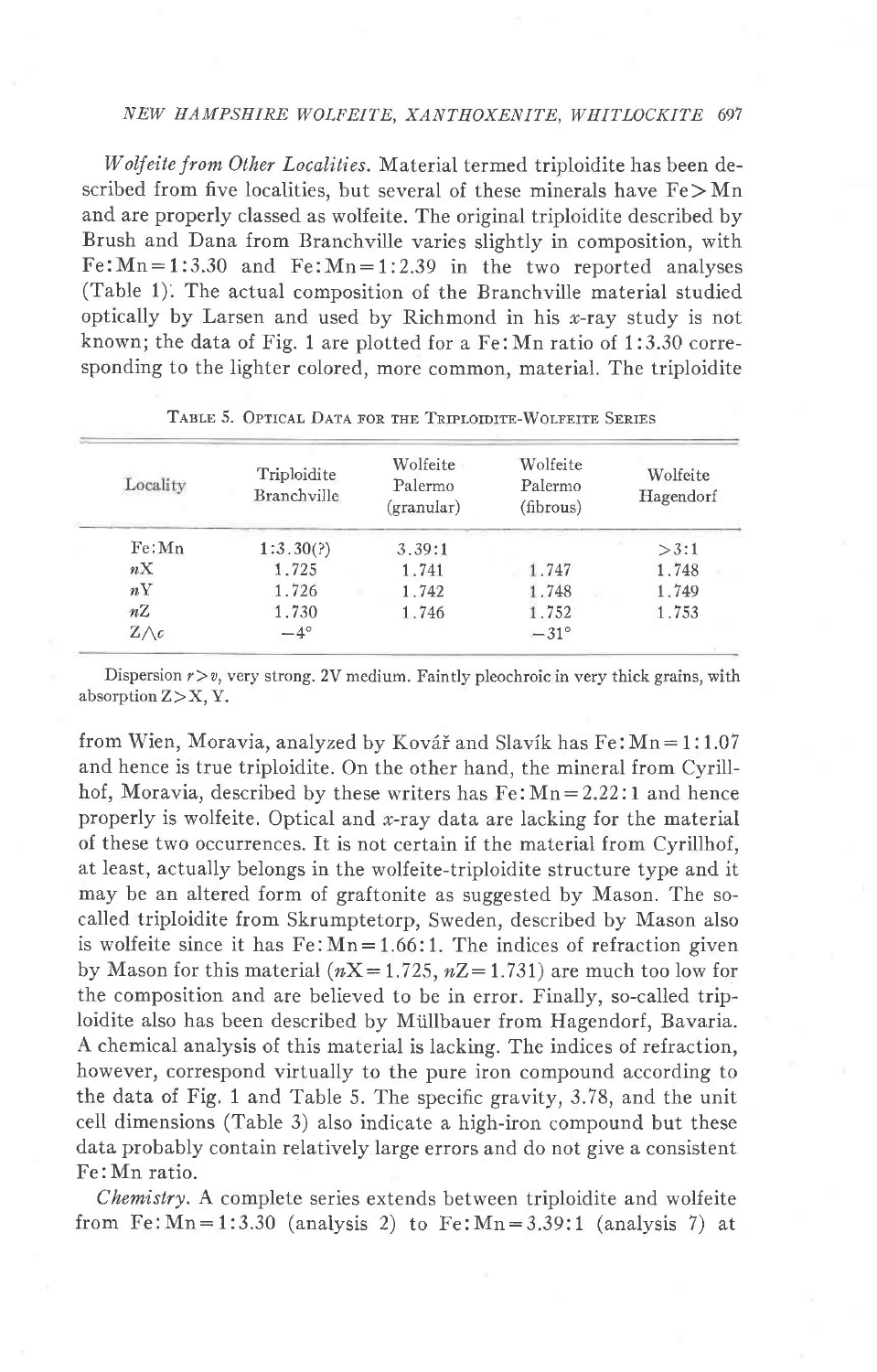Ieast. The series probably extends up to the nearly pure iron end member according to the optical data on the Hagendorf material. Both Ca and Mg substitute in small amounts for (Fe, Mn), with  $Ca$ : (Fe, Mn) = 1:22.9 in analysis 5 and with  $Mg$ : (Fe, Mn) = 1:6.92 in analysis 4. The composition of triploidite-wolfeite differs from that of triplite only in the presence of F in place of (OH). These species have in fact been earlier thought to be isostructural and isomorphous on the basis of this similarity in formula. X-ray powder diffraction study by the writer and by Mason and the single-crystal  $x$ -ray study of triplite by Heinrich and Wolfe indicates however, that these species are distinct. F apparently can substitute in small amounts for (OH) in the triploidite-wolfeite structure, with  $F:(OH)=1:5.37$  in analysis 6; it is possible that part of the F in this particular analysis is due to admixed triplite. It may also be noted that considerable amounts of  $Fe<sub>2</sub>O<sub>3</sub>$  have been reported in triploidite-wolfeite. The largest amounts occur in more or less altered material from Wien and Cyrillhof in Moravia (analyses 4 and 6) and is due to partial oxidation of original Fe" to Fe" '. Triploidite-wolfeite is isostructural with sarkinite,  $Mn_2(AsO_4)(OH)$ , as shown by Hägele, but there is no evidence for an isomorphous series between these minerals.

### XANTHOXENITE

Xanthoxenite occurs abundantly although inconspicuously at the Palermo mine as one of the last formed of the hydrothermal reworked products of triphylite. Open cavities in the triphylite crystals are variously lined with crystals of quartz, siderite, apatite, whitlockite, childrenite-eosphorite, amblygonite and other phosphates formed during the later stages of hydrothermal mineralization and it is upon these minerals that the xanthoxenite is deposited.

Physical Properties. Xanthoxenite occurs as crusts and masses composed of indistinct platy or lath-like crystals often aggregated in lamellar fashion. The hardness is about  $2\frac{1}{2}$  and the specific gravity is about 2.97; both values probably are somewhat in error because of the physical nature of the material. The color of the mineral is pale yellow to brownish yellow, and the luster is dull to slightly waxy. Under the microscope, xanthoxenite is pale yellow to slightly lemon yellow in color. Very thick grains are faintly pleochroic in yellow with absorption  $Y\geq X$ , Z. For the most part the mineral appears as shreds and flakes with a perfect cleavage but without definite outline. Occasionally lozenge-shaped grains are observed. These apparently are cleavage sections through crystals, and their optical orientation and plane angles are shown in Fig. 2. On edge the flakes show inclined extinction with Y' making a maximum angle with the elongation of about  $43^\circ$ . The mineral is either monoclinic with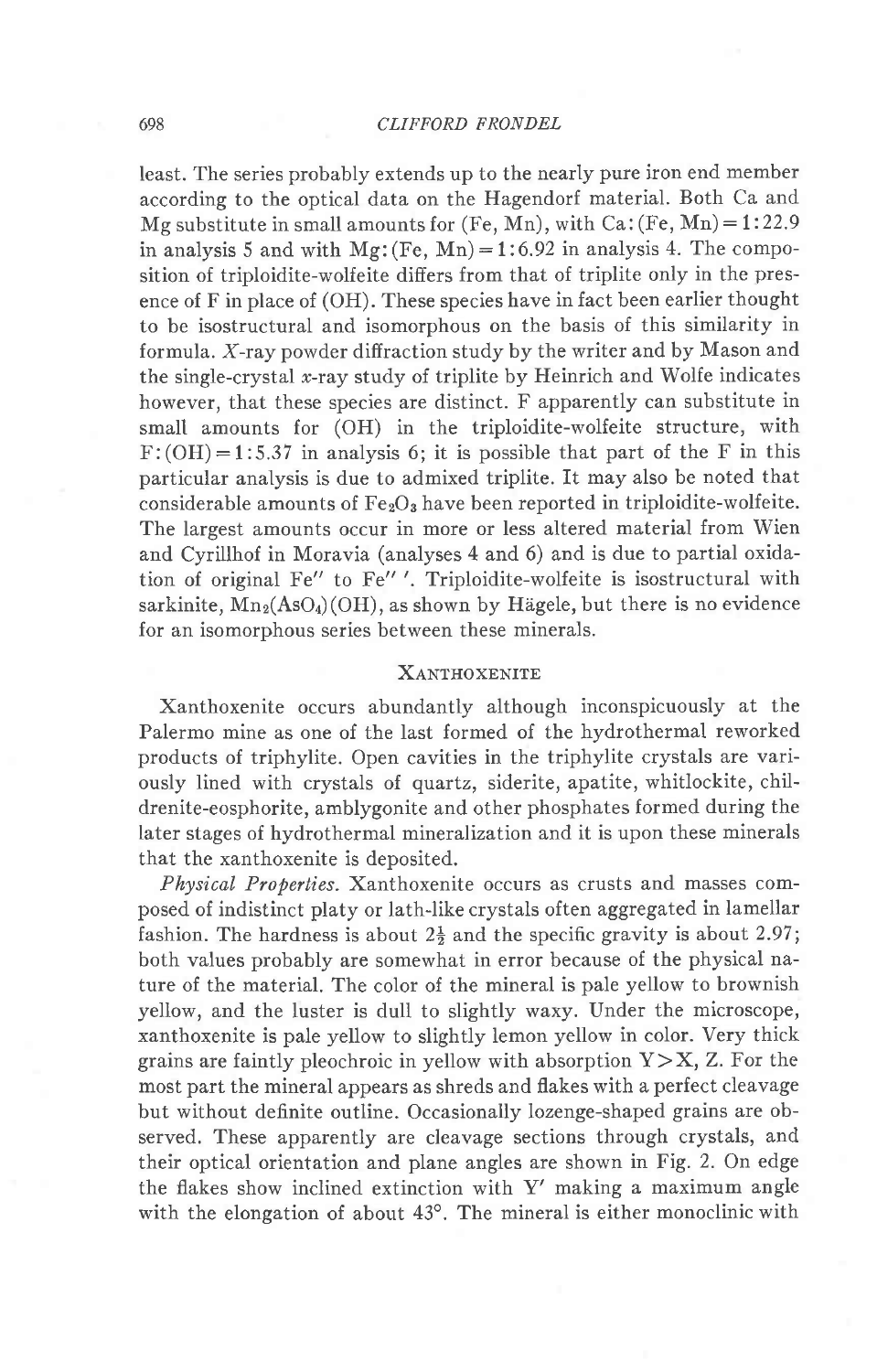

Frc. 2. Optical orientation of xanthoxenite.

the cleavage in the zone [010] or is triclinic. Dispersion is strong and some orientations show the ultra-blue. The optical properties are given below.

| $nX\;1.704\pm0.003$    | Optically negative $(-)$      |
|------------------------|-------------------------------|
| $nY\ 1.715 \pm 0.003$  | 2V large                      |
| $nZ$ 1.724 $\pm$ 0.003 | Dispersion strong, $r \leq v$ |

Some variation may be expected in these characters since both Mn and Mg may substitute to some extent for the main cation, Ca. Xanthoxenite differs markedly in optical properties from calcioferrite, its closest neighbor chemically. The latter mineral is uniaxial negative with  $0=1.57$ ,  $E = 1.575$ .

Identity with Xanthoxenite. The mineral at hand was originally thought to be a new species since a search of the literature revealed no known mineral with identical properties. Among the minerals which came under consideration was an ill-defined substance described under the name xanthoxenite by Laubmann and Steinmetz from the Hühnerkobel pegmatite near Rabenstein, Bavaria. This substance occurred as radial aggregates of unmeasurable gypsum-like crystals flattened on {010} with a clinodome making an angle with  $[001]$  of about  $41^\circ$  as seen under the microscope. Color wax-yellow to reddish brown. Specific gravity 2.844. Perfect cleavage {010}. Optically; biaxial negative with  $Z\wedge c=+36^{\circ}$ and a birefringence of about 0.05. Pleochroic, with Z bright yellow and Y light yellow. The mineral was said on the basis of qualitative tests to be a hydrated ferric phosphate with considerably smaller amounts of manganese and calcium, and demonstrable amounts of aluminum and magnesium. A partial chemical analysis gave  $P_2O_5$ 32.61 per cent and  $H_2O$  16.10 per cent (by ignition). Three specimens Iabelled xanthoxenite from Hiihnerkobel were available in the Harvard collection but these exhibited nothing that answered the description of the mineral. After this work was completed another specimen labelled xanthoxenite from Hühnerkobel fortunately came to hand through the interest of S. G. Gordon of the Philadelphia Academy of Natural Sciences. This specimen showed a small amount of a mineral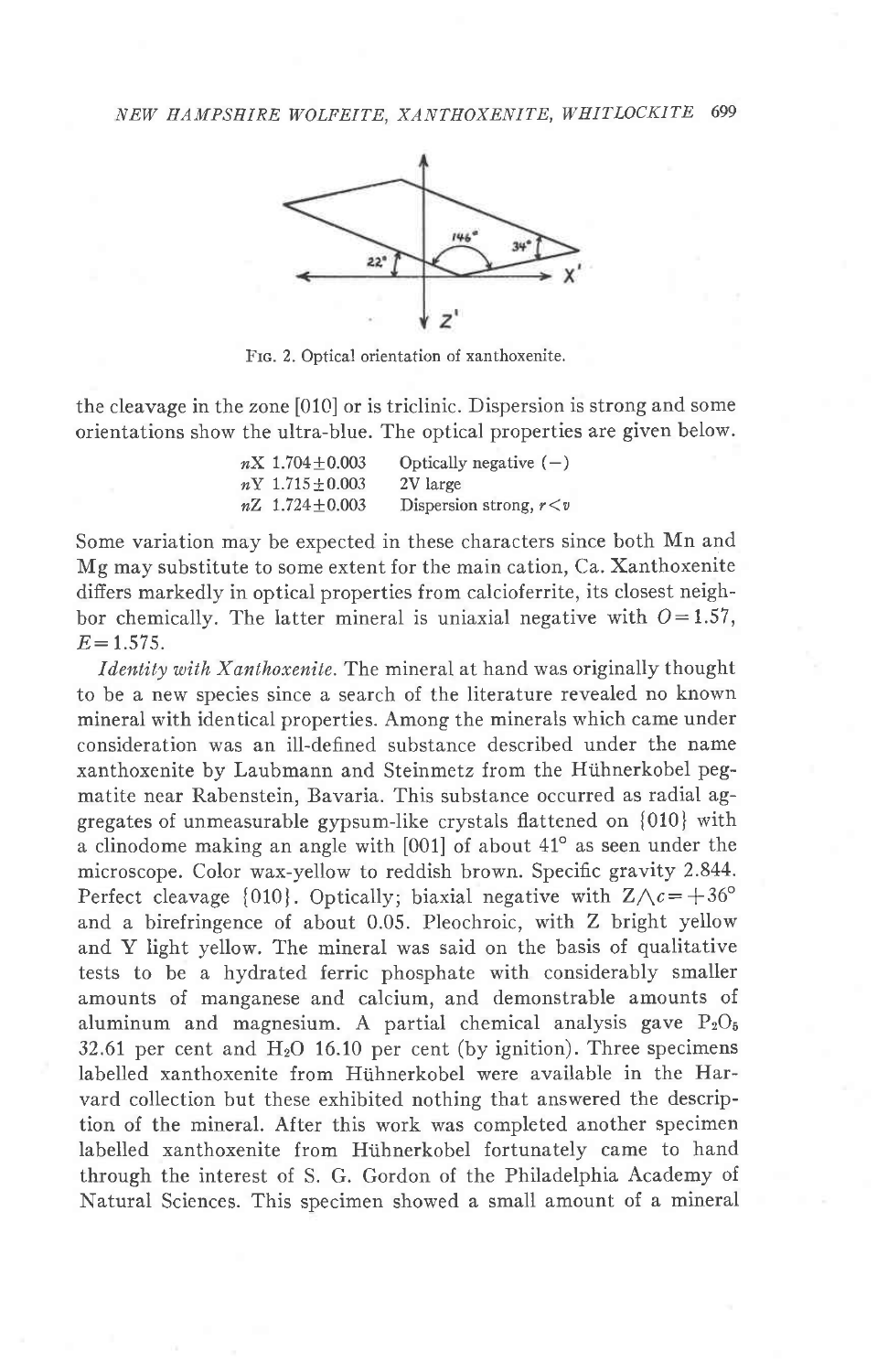identical in appearance and properties with the Palermo mineral. No crystals or bounded cleavage flakes were observed. The conclusion thus seems forced that the Palermo mineral is identical with xanthoxenite, in spite of the discrepancies in the description of the two substances. The partial chemical analysis of the Hagendorf material was probably made on a micro-sample and may be considerably in error, and the seeming differences in crystal form and optical orientation may possibly be due to unlike crystal habits. The x-ray powder patterns of the two substances are identical. A complete re-examination of the type xanthoxenite from Hagendorf would, however, still be desirable.

An analysis of another mineral perhaps identical with xanthoxenite has been published by Schaller. This substance, labelled "near dufrenite," was found at Grafton, New Hampshire [about 25 miles from the Palermo mine]. The analysis affords ratios near those of xanthoxenite and mitridatite but closer to the suggested formula for the latter substance. Descriptive details are lacking, and it is impossible to obtain such data since the only known specimen has been lost.\*

Composition and Systematic Relations of Xanthoxenite. A chemical analysis, cited in Table 6, proves xanthoxenite to be a hydrated basic phosphate of calcium and ferric iron with the formula

|                                |        | $\overline{2}$ | $\overline{3}$ | 4              | 5    | 6 |
|--------------------------------|--------|----------------|----------------|----------------|------|---|
| CaO                            | 30.31  | 25.22          | 24.99          | .4456          |      |   |
| MgO                            |        | 0.92           | 0.91           | $.0226$ , 5324 | 3.92 | 4 |
| MnO                            |        | 4.59           | 4.55           | .0642          |      |   |
| Fe <sub>2</sub> O <sub>3</sub> | 21.58  | 21.45          | 21.68          |                |      |   |
| $Al_2O_3$                      |        |                | 0.01           | .1359          |      |   |
| $P_2O_5$                       | 38.37  | 38.14          | 37.62          | .2650          | 1.95 | 2 |
| $H_2O+$                        | 9.74   | 9.68           | 9.13           |                | 3.76 | 4 |
| $H_2O-$                        |        |                | 0.86           | .5116          |      |   |
| Insol.                         |        |                | 0.78           |                |      |   |
|                                |        |                |                |                |      |   |
|                                | 100.00 | 100.00         | 100.53         |                |      |   |

| TABLE 6. CHEMICAL ANALYSIS OF XANTHOXENITE |  |
|--------------------------------------------|--|
|--------------------------------------------|--|

1. Theoretical composition,  $Ca_2Fe(PO_4)_2(OH) \tcdot 1\frac{1}{2}H_2O$ . 2. Theoretical composition of  $(Ca, Mn, Mg)<sub>2</sub>Fe(PO<sub>4</sub>)<sub>2</sub>(OH) \cdot 1\frac{1}{2}H<sub>2</sub>O with Ca:Mn:Mg=19.7:2.84:1.3. Xanthoxenite,$ Palermo, N. H., H. J. Hallowell analysis, 1948. 4. Molecuiar quotients. 5. Oxide ratio. 6. Ideal oxide ratio.

 $Ca<sub>2</sub>Fe'''(PO<sub>4</sub>)<sub>2</sub>(OH) \tcdot 1\frac{1}{2}H<sub>2</sub>O$ . Small amounts of Mn and Mg substitute for Ca, with  $Mg: Mn: Ca = 1:2.8:19.7$  in the reported analysis.

\* W. T. Schaller, private communication, 1948.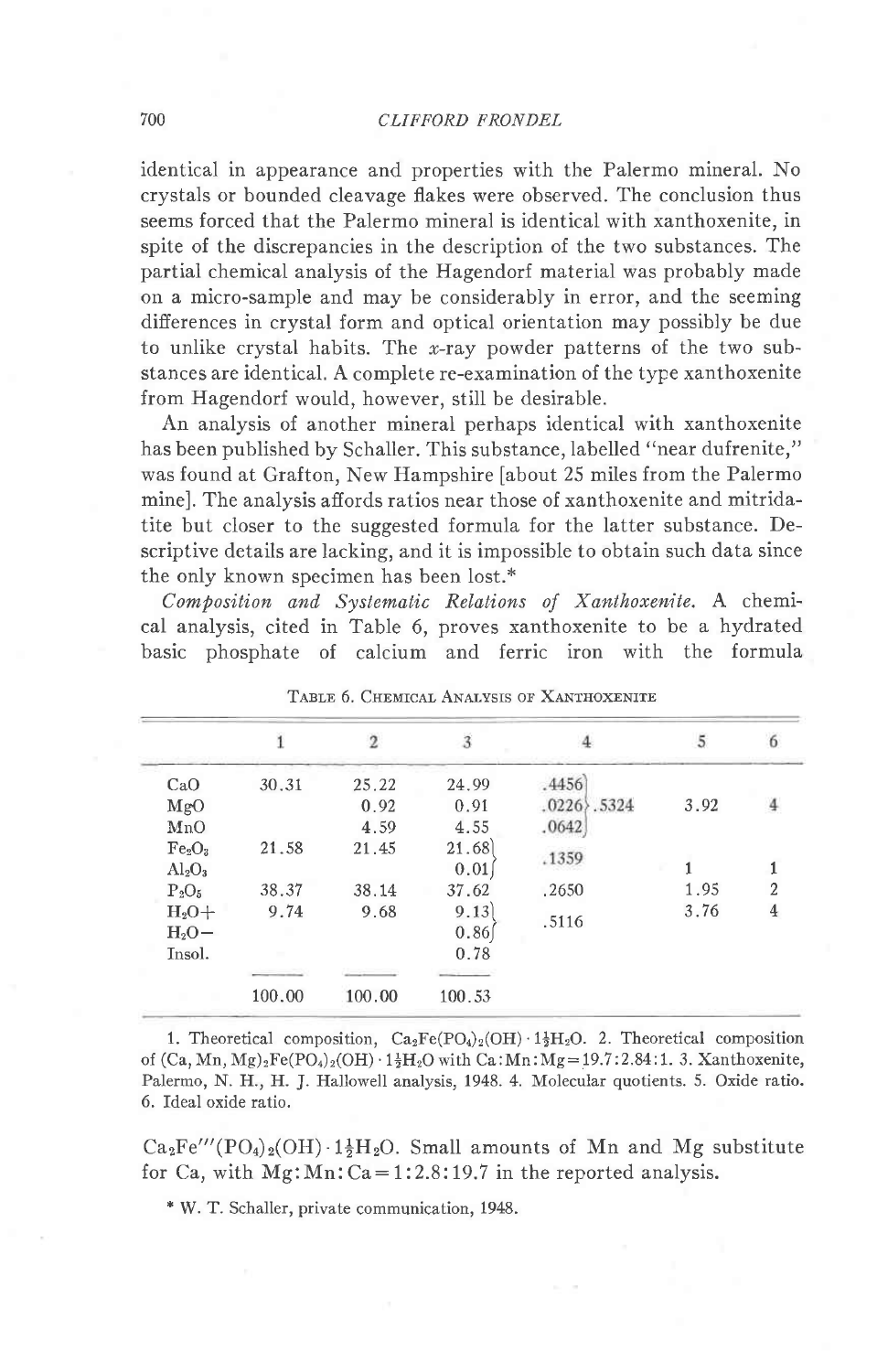# NEW HAMPSHIRE WOLFEITE, XANTHOXENITE, WHITLOCKITE 7OI

The description of any phosphate of calcium and ferric iron is attended by much uncertainty, since no less than six minerals with this general composition have been already described and named and few of these can be said to be adequately defined. These minerals are listed and briefly described below. The closest relative to xanthoxenite appears to be the relatively well characterized mineral calcioferrite. Both minerals have the same metal:  $(PO<sub>4</sub>)$ :  $(OH)$  ratio but in calcioferrite the ratio of Ca: Fe is 1:1 and in xanthoxenite Ca:  $Fe=2:1$ . None of the other calcium iron phosphates Iisted shows any relation to xanthoxenite insofar as can be inferred from the available data. Their non-identity with xanthoxenite is supported particularly by the analytical evidence which in all cases shows a ratio of  $Ca:Fe$  of 1:2 or greater. Unfortunately, x-ray powder difiraction data are not available for any of the minerals listed. The powder data for xanthoxenite are given in Table 7.

|    | 6.24 | 2.68 | 1.84 |
|----|------|------|------|
|    | 4.94 | 2.60 | 1.72 |
|    | 3.48 | 2.46 | 1.65 |
|    | 3.22 | 2.36 | 1.57 |
|    | 3.12 | 2.30 | 1.53 |
| 10 | 3.05 | 2.23 | 1.44 |
|    | 2.96 | 2.08 | 1.41 |
| Q  | 2.73 | 2.01 | 1.36 |
|    |      |      | 1.30 |

| TABLE 7. X-RAY POWDER DIFFRACTION DATA FOR XANTHOXENITE          |
|------------------------------------------------------------------|
| Iron radiation $(\lambda = 1.937 \text{ Å})$ , manganese filter. |

Borickite. CaFe'''<sub>5</sub>(PO<sub>4</sub>)<sub>2</sub>(OH)<sub>11</sub> · 3H<sub>2</sub>O (?). Compact reniform masses, in part opaline, with weak waxy luster. Color reddish brown. Isotropic, due to aggregate polarization, with a variable mean index of refraction,  $1.57$  to  $1.67$ . In part as fibers with high birefringence. Efforts to obtain an  $x$ -ray powder pattern were unsuccessful. The name was originally applied by Bořicky (1867) and von Hauer (1854) to material with the composition cited from Nenadovic, Bohemia, and Leoben, Austria. The mineral was later classed by some authors with type foucherite and delvauxite and various chemically similar substances ascribed thereto.

Calcioferrite.  $Ca_3Fe'''\n_3(PO_4)_4(OH)_3.8H_2O(?)$ . Found as foliated, nodular or reniform masses. Color sulfur-yellow to greenish yellow and yellowish white' Perhaps hexagonai in crystallization, with a perfect cleavage parallel to the foliation, another at right angles to this and traces of a third cleavage oblique to the same.  $H=2\frac{1}{2}$ .  $G=2.53$ . Optically uniaxial negative, with  $O=1.575$  and  $E=1.570$  (Larsen and Berman, 1934). Originally described by Blum (1858) from a Tertiary clay bed at Battenberg, Rhenish Prussia, r-ray data are lacking.

Egueite. CaFe<sup>'''</sup>14(PO<sub>4</sub>)10(OH)<sub>14</sub> . 21H<sub>2</sub>O (?). Described by Garde (1909) and Lacroix (1910) as occurring as fibrous-lamellar nodules in clay impregnated with trona and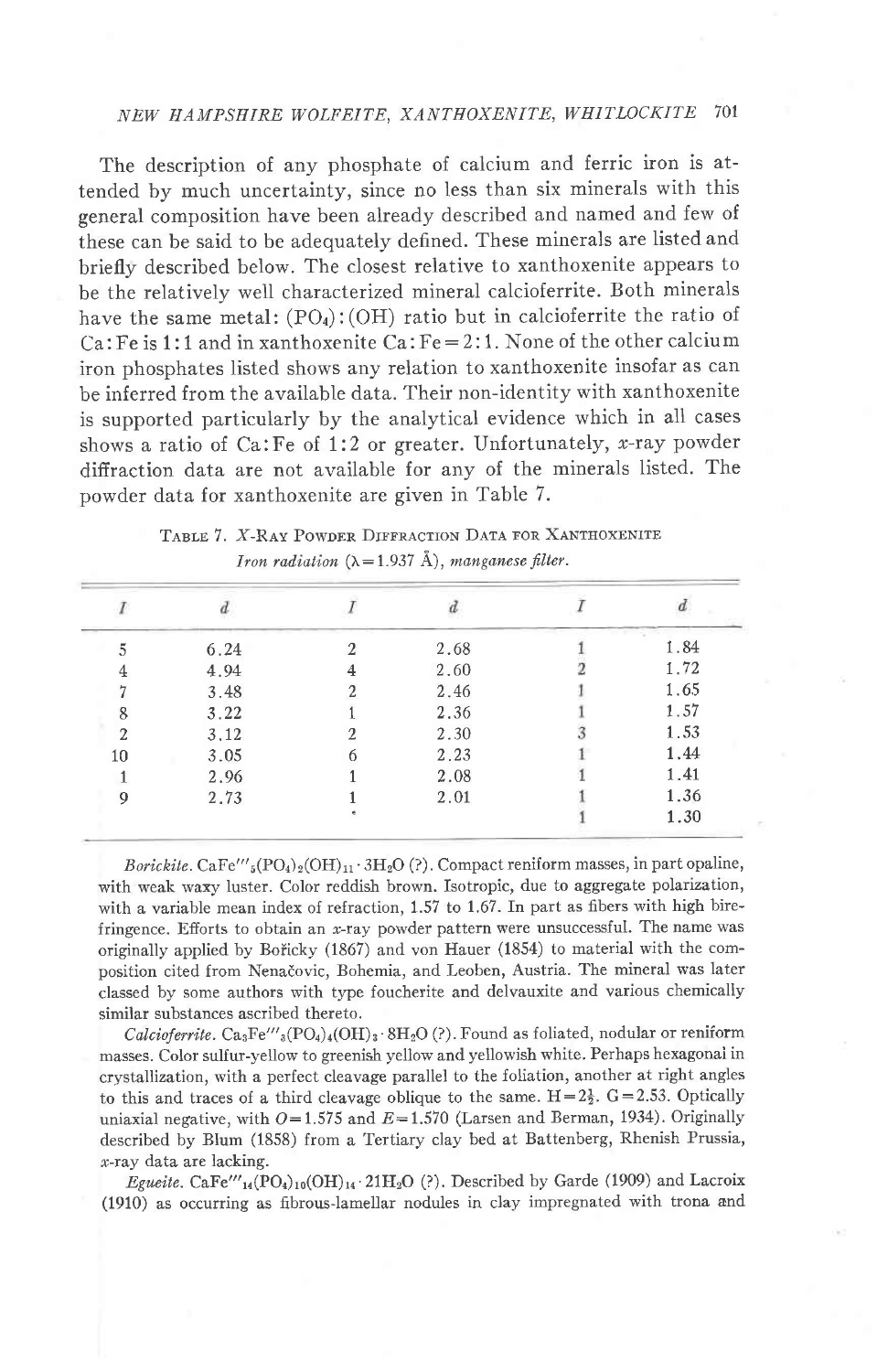thenardite in the Egu6i region of Chad Territory in the Sudan. Friable. Luster vitreous to slightly greasy. Apparently monoclinic, but isotropic due to aggregate polarization with a mean index of refraction of 1.65 (Larsen, 1921). Brownish yellow in color, with  $G=2.60$ . X-ray data are lacking.

Foucherite. Ca(Fe,Al)<sub>4</sub>(PO<sub>4</sub>)<sub>2</sub>(OH)<sub>8</sub>·7H<sub>2</sub>O (?). Compact, brownish red globules.  $H=3\frac{1}{2}$ , G=2.7. Found in sandstone at Foucheres, Champagne, France (see Lacroix, 1910). X-ray and optical data are lacking. Colloform minerals from Litošice  $(n=1.648)$ and St, Benigna, Bohemia, described by Ulrich (1922) and Slavik (1918) have been ascribed to this ill-defned species. Foucherite may be identical with borickite.

Mitridatite. CaFe'''<sub>2</sub>(PO<sub>4</sub>)<sub>2</sub>(OH)<sub>2</sub> nH<sub>2</sub>O (?). A name given to various ill-defined metacolloidal substances found in oolitic iron ores on the Kerch and Taman peninsulas, southern Russia. Massive, as nodules, crusts and veinlets. Structure earthy and pulverulent or friable to dense and gum-like. Color greenish yellow to dark green; also brownish green to yellowish brown and brownish black. Luster earthy to resinous. Isotropic. Optical and x-ray data are lacking. Ten analyses have been reported (see Popoff, 1910; Chukhrov, 1937; Sidorenko, 1945). It is not certain if these analyses represent one or several different minerals, and some apparently were made on mixtures. A few analyses approach the formula cited.

*Richellite.*  $Ca_3Fe'''_{10}(PO_4)_8(OH)_{12} \cdot nH_2O$  (?). Compact or foliated masses and radially fibrous globules.  $H=2-3.6\sim 2$ . Color reddish to yellowish brown. Luster greasy to horn-like. Described by Desprets and Cesàro (1883) from Richelle near Visé, Belgium, associated with halloysite, allophane and koninckite. Optical and x-ray data are lacking.

The only other hydrated basic phosphate of divalent and trivalent cations of the same formula type as xanthoxenite is the little-known mineral roscherite:

> xanthoxenite  $Ca_2Fe'''(PO_4)_2(OH)\cdot 1\frac{1}{2}H_2O$ roscherite  $(Mn, Fe, Ca)_2Al(PO_4)_2(OH) \cdot 2H_2O$

An authentic specimen of roscherite from Ehrenfriedersdorf, Saxony, the type locality, showed no similarities in optical characters or  $x$ -ray powder pattern to xanthoxenite. Two new localities for roscherite were found in the course of this work, at the Nevel mine, Newry, Maine, and at Black Mountain, Maine. At both localities the mineral occurs as fibrous botryoidal aggregates associated with albite in pegmatite. Roscherite probably has been mistaken at other pegmatite localities for the fibrous types of eosphorite-childrenite, which it greatly resembles.

### WHITLOCKITE

Whitlockite, identical with the beta polymorph of  $Ca_3(PO_4)_2$  known from slag systems, was first found (8) in nature at the Palermo mine in 1941. The species was later described as a minor constituent of phosphaterock from four Iocalities in the West fndies (9), as a cave-deposit at Sebdou, Algeria (1), and as a constituent of urinary calculi and pathological concretions in the human body (10). Whitlockite occurs abundantly although only locally at Palermo, both as granular masses and as euhedral crystals in altered triphylite. The associated minerals include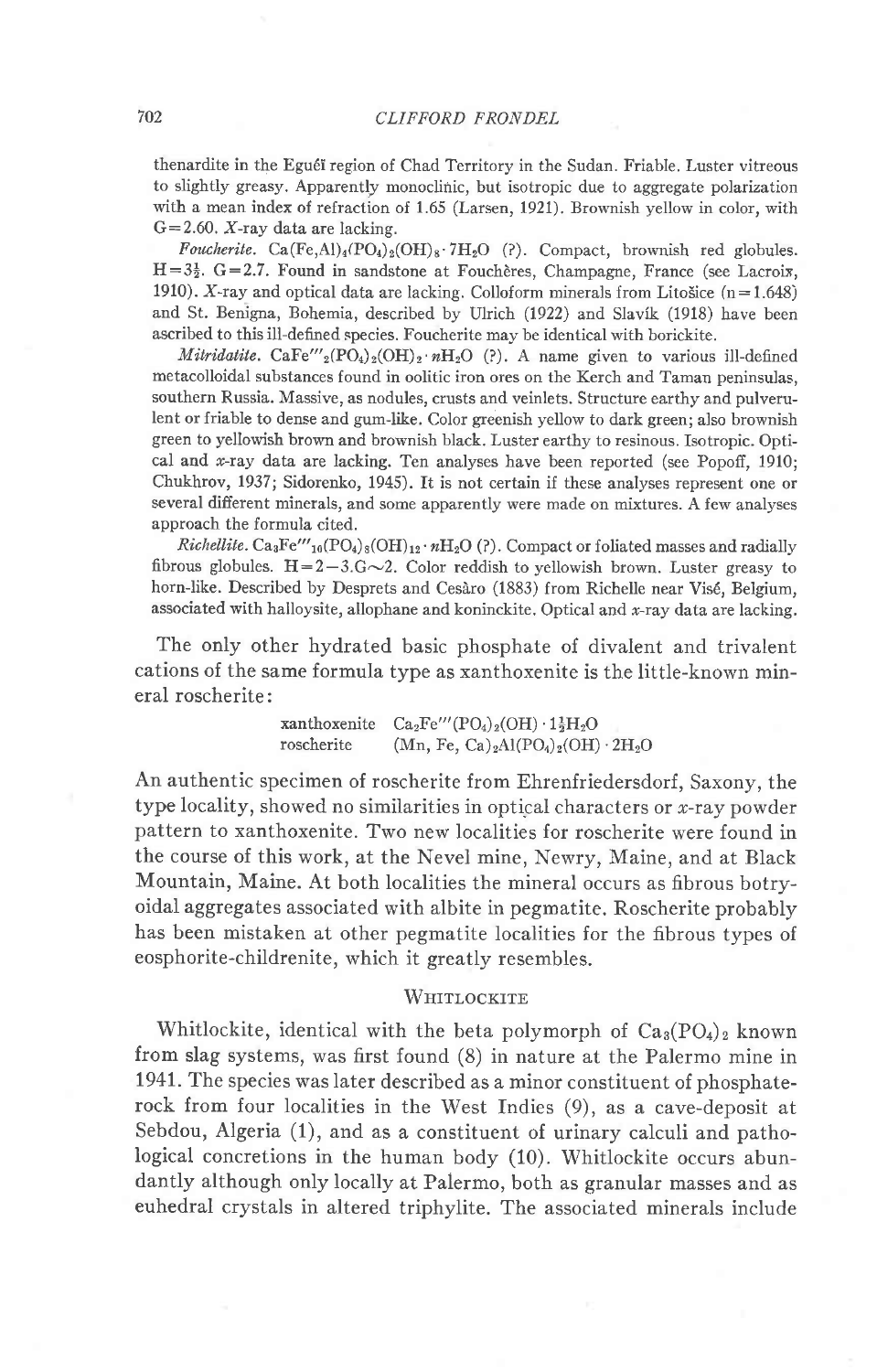## NEW HAMPSHIRE WOLFEITE, XANTHOXENITE, WHITLOCKITE 703

siderite, quartz, apatite, ludlamite, brazilianite, amblygonite, xanthoxenite, childrenite-eosphorite, plagioclase. Wolfeite sometimes occurs in the triphylite as well, but is formed in a very early stage of the hydrothermal alteration as a replacement of that species and is not a crevice or cavity deposit as are the above mentioned minerals. In the original description of whitlockite mention was made of rhodochrosite and of an altered zeolite as associated minerals. The supposed rhodochrosite, based on the occurrence of iron and manganese oxide pseudomorphs after a scalenohedral mineral, has since been found to be siderite or a manganoan variety thereof, and the zeolite apparently is an altered fibrous iron phosphate.

Some newly found whitlockite comprised transparent water-clear crystals and afforded material for both a new chemical analysis and for morphological study. The analysis is cited in Table 8 in comparison with the original analysis on slightly weathered crystals from Palermo and with the material from Algeria. The new analysis confirms the original formula,  $Ca_3(PO_4)_2$ , and also indicates that the ferric iron reported in the

|                                |        | $\overline{2}$ | $\overline{3}$ |       |
|--------------------------------|--------|----------------|----------------|-------|
| CaO                            | 54,22  | 46.84          | 46.90          | 48.15 |
| MgO                            |        | 1.90           | 2.53           | 3.53  |
| FeO                            |        | 2.34           | 1.91           |       |
| MnO                            |        | 0.76           |                | 0.01  |
| Fe <sub>2</sub> O <sub>3</sub> |        | 0.20           | 1.73           | 0.05  |
| $Al_2O_3$                      |        | 0.11           |                | 0.06  |
| $P_2O_5$                       | 45.78  | 45.94          | 45.68          | 45.87 |
| Cl                             |        | 0.03           | tr.            |       |
| $_{\rm F}$                     |        | 0.07           | 0.06           |       |
| $H_2O \pm$                     |        | 0.66           | 0.48           | 2,00  |
| CO <sub>2</sub>                |        | 0.14           |                |       |
| Rem.                           |        | 0.94           | 0.51           | 0.04  |
| Total                          | 100.00 | 99.94          | 99.80          | 99.71 |
| G                              | 3.19   | 3.09           | 3.12           | 2.96  |

TABLE 8. CHEMICAL ANALYSES OF WHITLOCKITE

1. Theoretical composition, Ca<sub>3</sub>(PO<sub>4</sub>)<sub>2</sub>. 2. Whitlockite, Palermo. Peck analysis, 1948. Rem. is Na<sub>2</sub>O 0.59, K<sub>2</sub>O 0.01, insol. 0.34. 3. Whitlockite, Palermo, Gonyer analysis in Frondel (1941). Rem. is insol. 4. Whitlockite, Sebdou, Algeria. Bennett analysis in Bannister (1947). Rem. is SiO<sub>2</sub>.

first analysis is due to partial oxidation of ferrous iron present in substitution for calcium. The analysis affords  $Mn:Fe:Mg:Ca=1:3.2:4.4:78$ , the small amount of  $Fe<sub>2</sub>O<sub>3</sub>$  present being converted into FeO for the purpose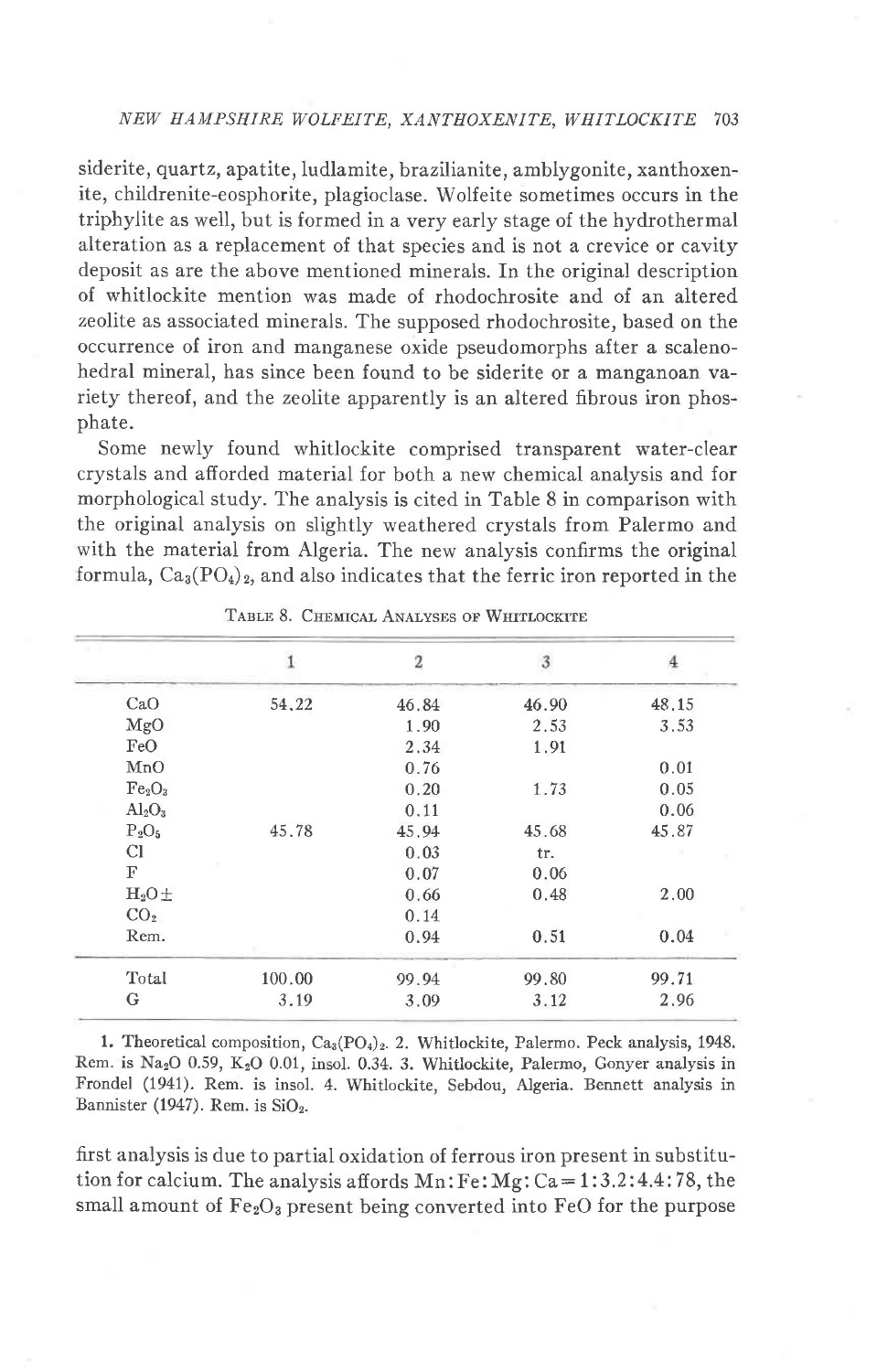#### 704 CLIFFORD FRONDEL

of the calculation. It is also interesting to note that a small but significant amount of  $(CO_3)$  is present, presumably in substitution for  $(PO_4)$ . It has already been found (9) that some of the whitlockite from insular phosphate-rock contains relatively large amounts of  $(CO<sub>3</sub>)$ , with an accompanying marked lowering of the indices of refraction, and constitutes a variety of the mineral, carbonate-whitlockite, analogous to carbonateapatite.

Several well-formed whitlockite crystals also were measured goniometrically. An entirely new habit for the mineral is shown in Fig. 3.



FIGS. 3 and 4. Crystal habits of whitlockite.

Crystals of this type are rare and the usual habit is rhombohedral. Four new forms were observed, g  $\{01\overline{1}3\}$ , h  $\{01\overline{1}8\}$ , j  $\{20\overline{2}3\}$  and k  $\{1.0.\overline{1}.10\}$ , and their measured and calculated angles are given in Table 9. Several of the new forms are shown in Fig. 4. The most important form on whitlockite from the point of view of both relative size and frequency of occurrence is  $\{0112\}$ ; it usually comprises the dominant habit either alone or in combination with other faces. The next most important form is {0001}; it is ordinarily small in size although present on the majority of crystals and only rarely is it developed to the extent shown in Fig. 3. The third and fourth most common forms,  $\{10\overline{14}\}$  and  $\{11\overline{20}\}$ , are comparable in frequency of occurrence; both are present only as small modifying facets.

The writer wishes to acknowledge the assistance of Miss Mary Mrose in instrumental work and computations. Mr. H. A. Ashley, operator of